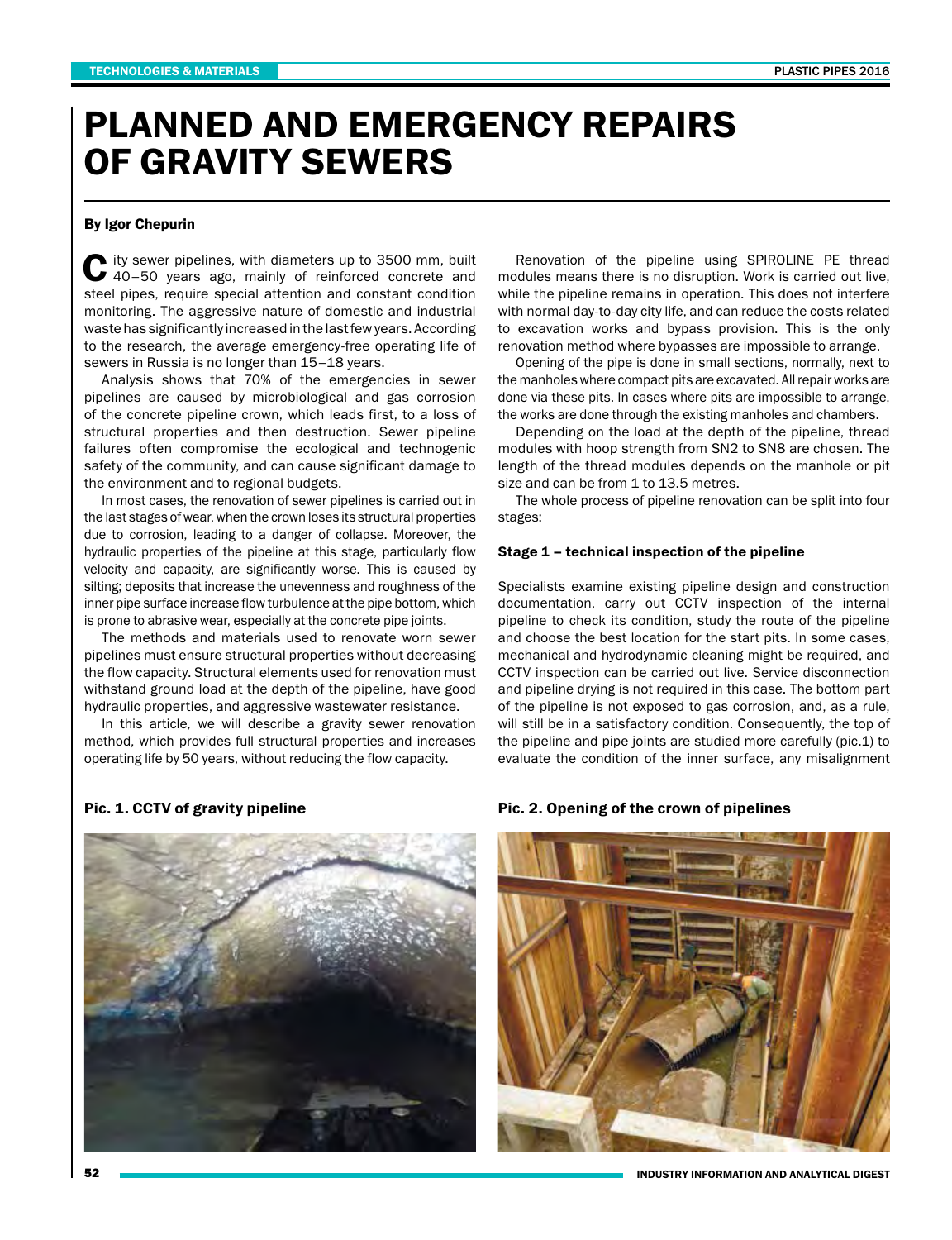

Pic. 3. Pipelines bottom cleaning methods of pulled.

of pipes, the presence of foreign objects, and the possibility of collapse.

A report showing the general technical condition of the pipeline and recommendations on renovation is compiled upon completion.

# Stage 2 – project planning

As we are talking about current renovation of the pipeline where there are no changes to the position plan and technical characteristics, there is no need for costly and extensive design.

The work schedule includes:

- A description
- Drawings of the site layout
- Work stages
- The layout of the pits

# Stage 3 – construction and installation works

At this stage, after all necessary approvals have been granted, the start and receiving pits are arranged. The crown of the reinforced concrete pipes is removed and the equipment for pipe cleaning is prepared (pic. 2).

Cleaning is done using a special metal tool pulled through the pipe by the winches set in the starting and receiving pits. It collects all deposits and large debris in just a few passes (pic. 3).

Then calibration of the pipe section is done. One of the thread modules (gauge) is pulled through the pipe from the start to the receiving pit. The gauge is checked for unacceptable damage. If no damage is detected, the pipe made of thread modules is



Pic. 4. Screwing-in of thread modules